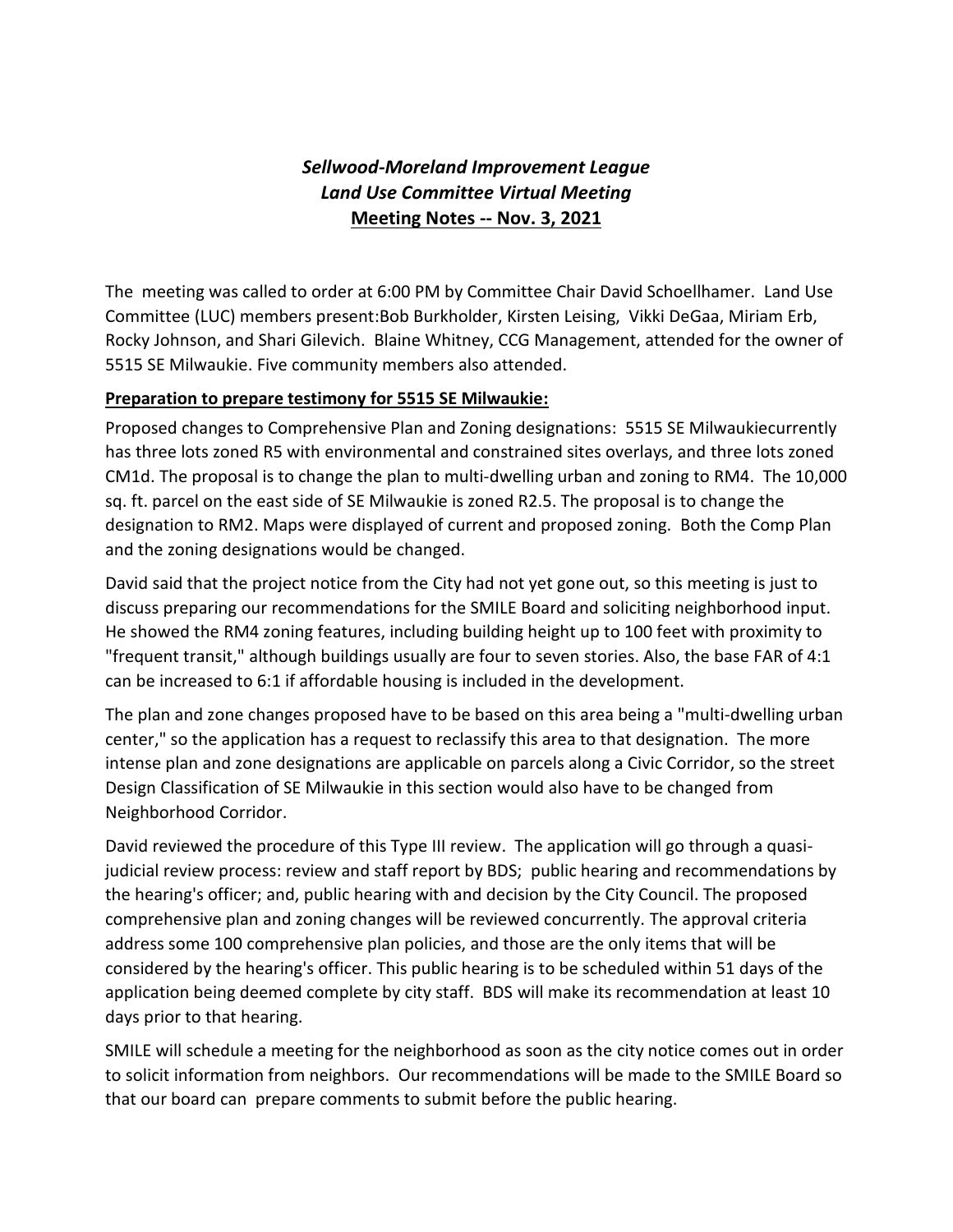Blaine Whitney said that the City is reviewing the application now. Once the developer has the City's comments, then they may make revisions to the application and resubmit it. He does not know what the timing of this process will be, but will keep SMILE posted on major milestones.

Blaine provided electronic copy of their 71-page document that addresses the comprehensive plan criteria. He thought that city staff liked placing the lots of this one ownership into a single zone (on the west side of Milwaukie Avenue) as it would allow for a more cohesive development. He said that originally the affordable housing interests wanted to keep RM4 zoning here, but the city wasn't supportive at that time. Blaine felt like they had full support from the city for the changes and that they would not pursue this application if the city did not support it.

There was concern from LUC that a precedent would be set for this type of up-zoning. David said that the city contends it does not set a precedent.

David showed a graphic of the possible building coverage on the parcels. Buildings would not extend over the bluff line and the bulk of the buildings would be in the southerly portion of the ownership.

Vikki added that this is an extremely important location for the neighborhood as it's a site that welcomes people here. She hoped that any building design will reflect that.

Blaine agreed, but noted that they are not the developers and will be selling the property. He believes that the rezone was probably going to happen because it makes sense to allow a developer to do something new and cohesive, and noted that the city "offered up" RM4 on the parcels on the west side of Milwaukie Ave. He suggested that the LUC focus on design ideas to discuss in the future; the timing for a development proposal is probably at least a year away. He thought that the buildings would not be over seven stories because it is cost prohibitive to build higher thanthat.

Vikki stated that height is so out of scale with our neighborhood.

Post-meeting follow-up: The City planner for the proposal, Amanda Rhoads, told the committee '*We do not conduct our reviews in advance of the land use review process and would not offer "full support" of any proposal in advance of the review. We do look at the proposal during the Pre-Application Conference and identify any major red flags. The notes show we did have major concerns about the original proposal to apply RM4 on the eastern lot, and stated the applicant must make a strong case for extending this urban zoning south onto the R5 and CM1 zones.*'

# **Bridgehead Neighborhood Contact meeting (Dec. 1, 2021)**

David described the proposal for two blocks on SE Tacoma west of SE 6th: north of Tacoma, 535 and 545 SE Tacoma, and south of Tacoma, 536 SE Tacoma and 8145 SE 6th. Each block will have 52 dwelling units (total of 104 apartments), plus 5,000 square feet of retail on each block fronting SE Tacoma.

David asked about our general letter to developers/architects to request the kind of information we would like from them at the neighborhood contact meeting. Vikki will make sure that is